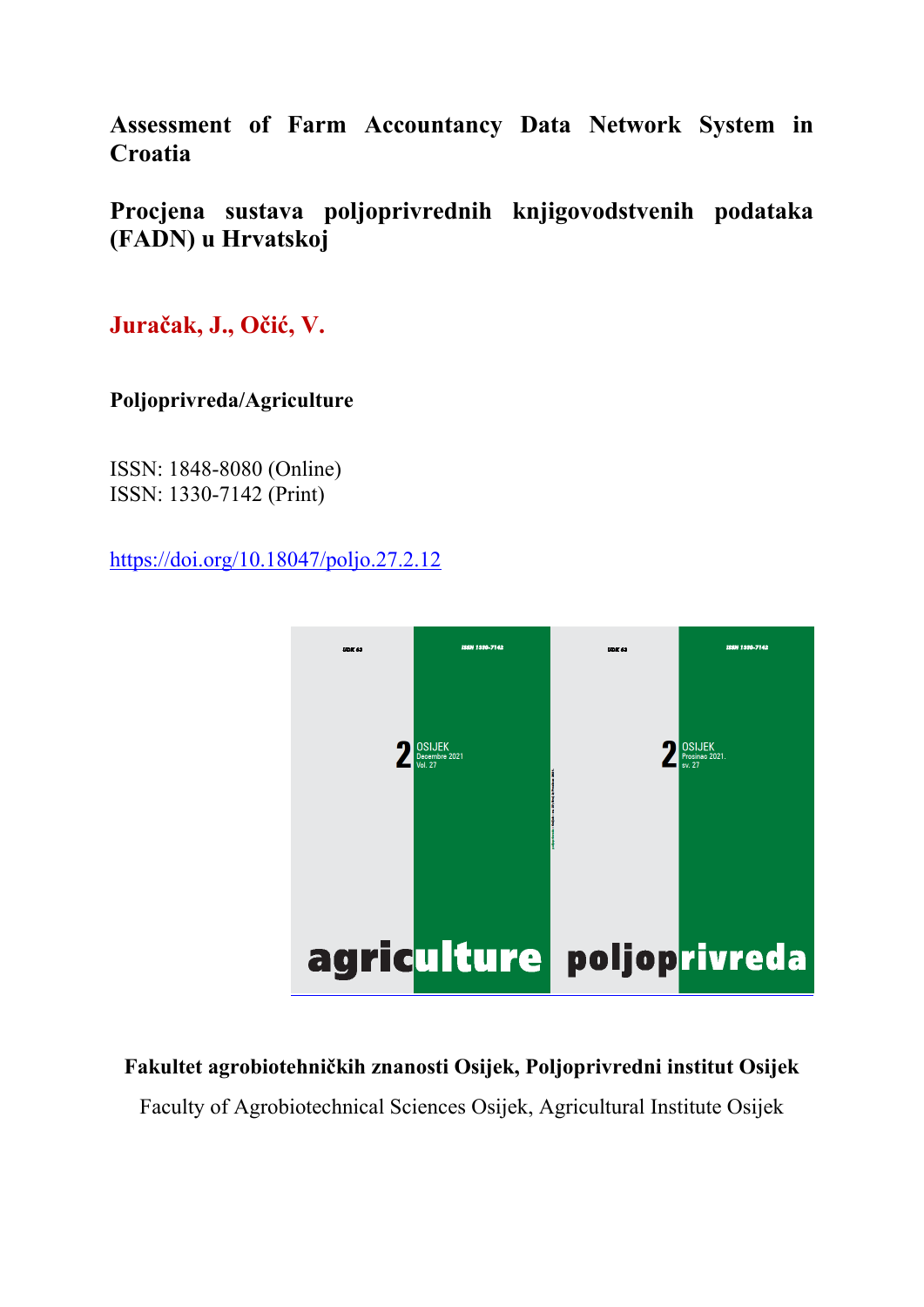# **ASSESSMENT OF FARM ACCOUNTANCY DATA NETWORK SYSTEM IN CROATIA**

*Juračak, J., Očić, V.* 

Scientific review *Pregledni znanstveni članak*

#### **SUMMARY**

*Croatia is the newest member of the EU Farm Accountancy Data Network (FADN). So far, no comprehensive evaluation of the national FADN system has been conducted, and this study based on a survey of staff involved and a desktop analysis was conducted to fill this gap. The three main elements of the Croatian FADN system are the National FADN Committee, the Ministry of Agriculture as Liaison Agency (LA) and the Croatian Bureau for statistics. All FADN survey activities are carried out by LA and the main burden of data collection lies with the data collectors and the farms. The system operates in accordance with relevant EU legislation and currently its main objective appears to be the fulfilment of its obligations to the FADN network. Other benefits like analysis of CAP measures etc. are not yet exploited. The main challenges are further development of quality assurance systems, the motivation of staff and farms to participate, the increased use of FADN data, and the expected changes in transformation of the FADN into the sustainability data network (FSDN). Croatia will successfully meet these challenges if it strengthens its capacity for FADN research and data analysis and establishes an effective quality assurance system.*

**Keywords:** *Croatia, FADN, farm accountancy, quality assessment, FSDN*

#### **INTRODUCTION**

The concept of Farm Accountancy Data Network (FADN) was launched in 1965 by Council Regulation 79/1965, which provide the original legal basis for the organization of the system. Over time, the regulation was amended several times and finally replaced by the current Council Regulation (EC) 1217/2009 of 30 November 2009 as a legal basis of the FADN. The key aim of the of the FADN network is the collection of data on resources, production, costs and incomes of agricultural holdings on an annual basis. This is the only source of microeconomic data that is methodologically harmonized and comparable among all members of the European Union (EU) and some non-member countries e.g., Norway, Switzerland, Serbia, Kosovo. The main objective of the FADN survey is to obtain representative data for the national and for the population of agricultural holdings in the EU. It is recommended that the data represent 90% or more of (1) the utilized agricultural area, (2) the total livestock units and (3) the total agricultural output at a statistically reliable level current (Council

Regulation (EC) 1217/2009). Consequently, the FADN populations do not have to include all agricultural holdings but are sized to meet the above recommendation. The key criterion or lower threshold of the population is the economic size, measured by the value of the standard output (SO) of the farm. SO is the average monetary value of the agricultural output at farm-gate price. Economic size of a holding is the value of its total SO (EC, 2009). FADN data, as well as the analyzes based on them, have become an indispensable tool and the main basis for the evidence-based policies of the EU Common Agricultural Policy (CAP) and national agricultural policies. They are widely used to assess and plan the impact of policies on the agricultural sector. FADN survey results are published as statistics for both the EU and the Member States. Today, Member States need to achieve the Green Deal objectives and targets. Because of that Farm Accountancy Data Network need to convert into the Farm Sustainability Data Network (FSDN), to

*Asst. Prof. Josip Juračak, Asst. Prof. Vesna Očić (vocic@agr.hr) – University of Zagreb, Faculty of Agriculture, Svetošimunska cesta 25, 10000 Zagreb, Croatia*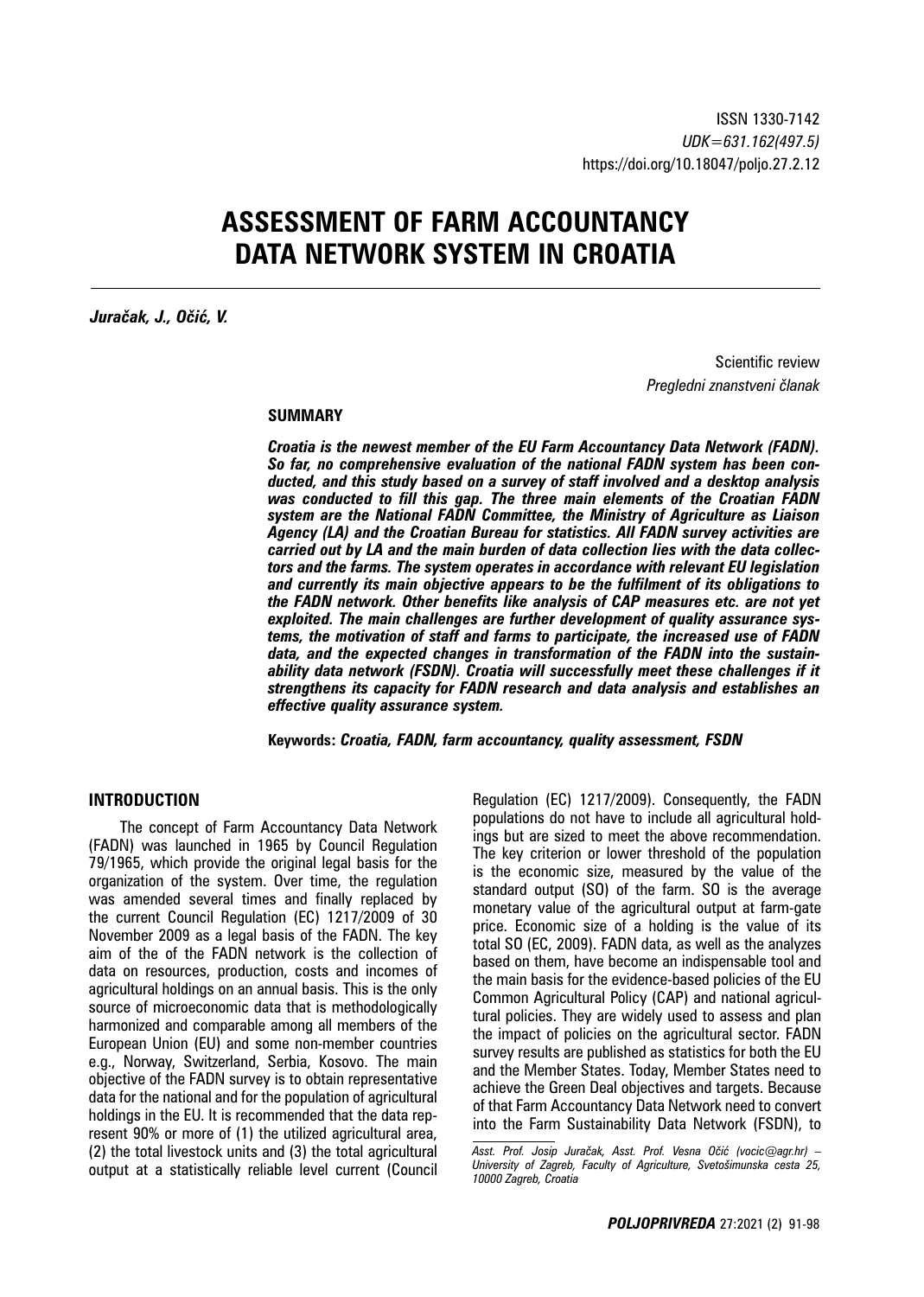provide feedback and guidance to farmers and link their experience to the European Innovation Partnership and research projects (EC, 2020).

The beginnings of the establishment of the FADN system in Croatia date back to 2008, when the first farm-level income survey was conducted on a representative sample. The first FADN survey was conducted in 2013 as a pilot project, and in the same year Croatia became a member of the EU (Agricultural Advisory Service, 2013). Next year (2014), the FADN survey was officially conducted for the first time on the whole national sample and the collected data were verified by the RICA (i.e., FADN) office at European Commission. The Croatian FADN sample consists of 1,285 farms on average (economic treshold: more than EUR 4,000 SO). Participation of farms in the survey is voluntary according to Council Regulation (EC) No. 1217/2009.

Bradley & Hill (2015) examined the costs and good practices for collecting FADN data in EU Member States. They found wide variation in the organization of national farm survey. In 14 countries, research institutions or extension services have the status of responsible bodies (i.e., Liaison Agencies, LA), while in 12 countries LA are located in ministries. In 2 cases, the LA is the government statistical office. LA may carry out data collection itself or outsource it. States where extension agencies combine data collection with the provision of extension services have the highest public cost per farm. The benefits of FADN and national farm account surveys depend on the impact on user decisions. If the data are not used or ignored, there is no benefit (Hill et al., 2016a). In the same paper they provide several examples of best practices in collecting FADN data. Some of these include the usage of existing administrative data sources to reduce collection costs, implementation of validation procedures at multiple points, and implementation of systems that learn from past experiences. To avoid testing legal constraints, access to administrative data must be through consent.

In many countries, especially the more experienced FADN countries e.g., Netherlands, Poland, Hungary, the standard farm report for the FADN has been extended to allow analysis beyond the collection of the requested data. Expanding the FADN dataset to include sustainability data would increase costs by about 40%. The increase in costs due to the extension of the FADN survey will vary considerably across countries (Vrolijk & Poppe, 2019). Based on a study conducted in Italy, Longhitano et al. (2011) find that the FADN already contains certain environmental and social data. However, additional information is needed to gain a comprehensive insight into the environmental and social aspects of farms in the context of sustainable development. The extension of the standard report depends on the needs for analysis and institutional capacity in a country (Diazabakana et al., 2014; Hill et al, 2016b). This requires a trade-off between the financial cost and burden on farmers on the one hand and the value of the

data collected on the other. A complicating factor is that policy makers are very concerned with the burden on farmers in their country, while much of the added value of data for policy making is recognised at the European level.

Apart from the authors already mentioned (Vrolijk & Poppe, 2019; Hill & Bradley, 2016), who made comparisons of FADN systems between different countries from the point of view of organization and costs, there is very little research on the topic of evaluating the functioning of FADN systems. The approach to FADN system assessment may vary. It is possible to evaluate the system from the point of view of benefits to users. On the other hand, the FADN can be considered as a statistical survey, which means that the quality criteria of the statistical system could also be applied. Based on the latter approach, an evaluation of the FADN system was conducted in Slovenia, which resulted in 6 key guidelines, as follows: (1) the need for a national consensus on the main users of FADN data for Slovenia and their data needs, (2) institutional reorganization and greater specialization of staff working on the FADN, (3) digitization of the system to reduce costs and workload, (4) strengthening and increasing the quality of dissemination of FADN results and education (simplify and personalize FADN feedback for farms), (5) strenghthening the agricultural extension service as a direct link to sample farms, and (6) shift the burden of data accuracy and reliability from farmers to FADN system (Kožar, 2016).

So far, no analysis has been conducted to comprehensively evaluate the functioning of the FADN system in Croatia, although the FADN survey has been conducted seven times (2014–2020), with verified data available for five accounting years. We assessed of the state of the system considering its efficiency and effectiveness in relation to the given purpose and objectives. For quality assessment it is necessary to get the most objective picture of the state of individual elements of the system, taking into account clearly defined determinants of quality. Therefore, this paper presents the results of the first comprehensive review and evaluation of the FADN system in Croatia from the perspective of organization, quality, and effectiveness of implementation.

### **MATERIAL AND METHODS**

In conducting this research and making of our evaluations, we have been guided primarily by the European Statistics Code of Practice (ESS, 2017), since the FADN survey has many characteristics of a statistical survey. To gain insight into all elements of the system, a study was conducted combining a desktop analysis and a survey. The desktop analysis examined laws and regulations, written rules and procedures, and online materials that may affect the quality of the FADN system. In addition to the national ones, the relevant materials at the level of the FADN system in the EU were also examined.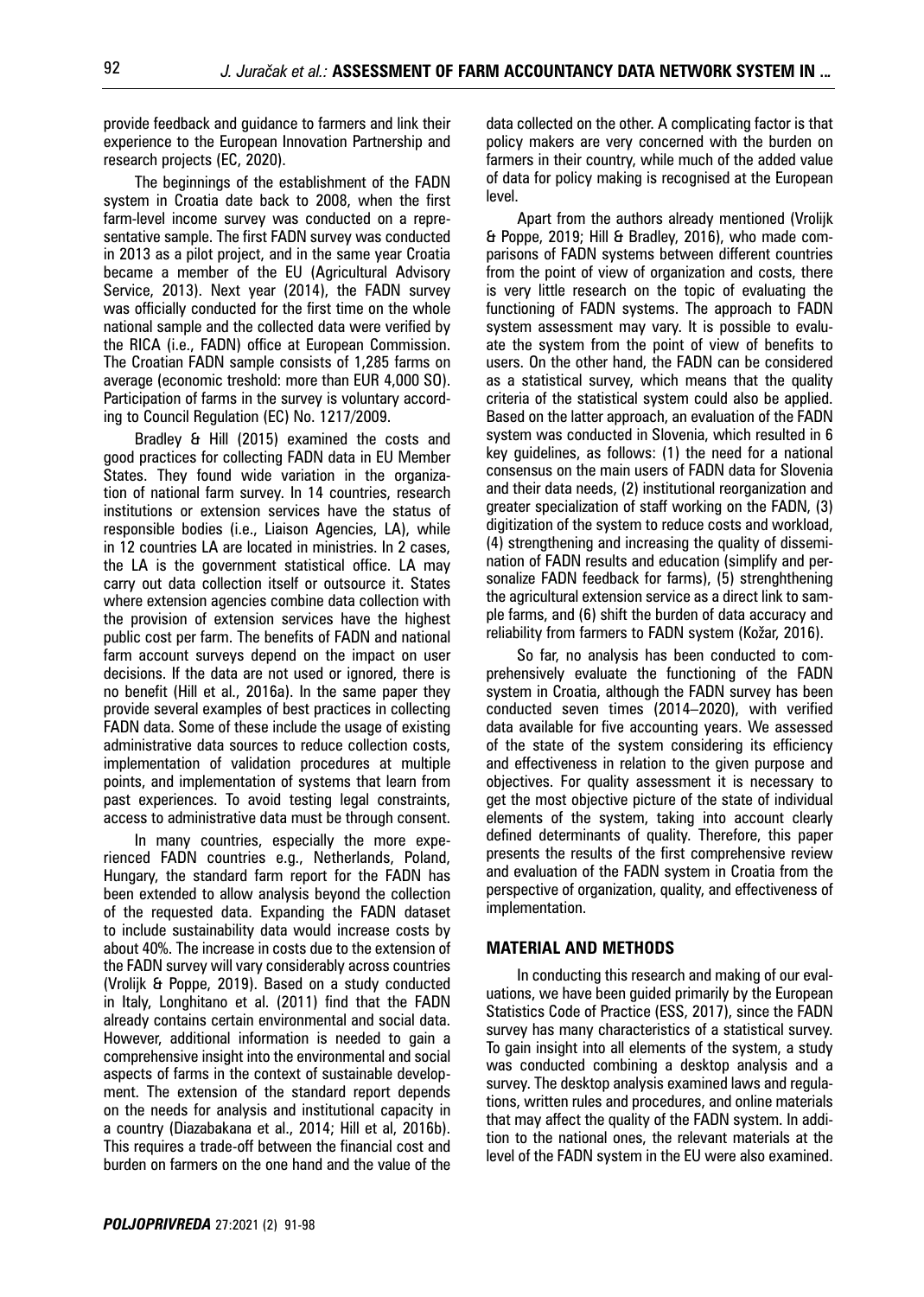Another part of the process to gather information on the state and functioning of the FADN system in Croatia was a survey of the staff involved. Information about the system was collected using the following tools: (1) online survey of members of the National FADN Committee ( $N = 9$ ), (2) semi-structured interviews with staff of the two administrations of the Ministry of Agriculture of the Republic of Croatia who participates in the FADN survey  $(N = 8)$ , (3) semistructured interviews with staff of the Croatian Bureau of Statistics who participates in the FADN survey ( $N =$ 3), and (4) data collectors survey using a self-completion questionnaire ( $N = 52$ ). A survey of data collectors was conducted using the application. Respondents were familiarized with the purpose and content of the questionnaire before conducting the survey. The survey was conducted in groups, with the presence of the researcher in case additional clarification was needed.

#### **RESULTS AND DISCUSSION**

#### **Institutional framework and structure of the FADN system**

The institutional framework for the FADN system in Croatia consists of the National FADN Committee (NFC) and two institutions: the Ministry of Agriculture and the Croatian Bureau for Statistics (CBS). NFC is the supervisory body for the implementation of FADN research. The chairman of the NFC comes from among the representatives of LA (Ministry of Agriculture). The current structure of the FADN system complies with the EU requirements and regulations, which was confirmed by the short-term mission of the EC in 2019, which gave a positive report on the state of the system.

The functioning of the FADN system in Croatia depends almost entirely on the human and material resources of the Ministry of Agriculture. The Ministry of Agriculture has the role of Liaison Agency (LA) since 2019. It fulfills its LA obligations through the "Unit of Agricultural Accounting Data System (FADN)", which works within the "Department of Agricultural Information Systems" in the "Sector of Agricultural Policy". About 60 persons are involved in the implementation of the FADN survey, of which only two are employed by the CBS outside the Ministry of Agriculture. Only one of these 60 persons is employed full-time with the FADN system at the time of this evaluation. Other staff work for FADN occasionally which work makes part of their full-time work at the ministry. According to their own estimates, individuals spend 5% to 50% of their total work time working on the FADN.

In addition to its work as LA, the Ministry of Agriculture also conducts the FADN survey in the field, i.e., data collection on reporting farms. The data collectors are employed in advisory service offices in the "Sector for Professional Advice in Agriculture," which operates within the "Directorate for Professional Support for the Development of Agriculture and Fisheries." In the

Croatian FADN system, the CBS is responsible for defining the FADN population according to the data from Farm Structure Survey (FSS). The reporting commercial farms (FADN sample) are a passive element of the system as they only provide the required data to the data collectors. Important for the functioning of the FADN system is also the contribution of the scientific institutions (University of Zagreb, and Josip Juraj Strossmayer University of Osijek), which have worked on the determination of the value of the standard output coefficients (SO) for individual agricultural products.

#### **Assessment of the main quality components of the FADN system**

According to the European Statistics Code of Practice (hereafter the Code), the quality of the statistical system can be assessed using 15 principles applied at three different levels: (1) institutional environment, (2) statistical processes, and (3) statistical survey results (ESS, 2017 and 2019). In this assessment, the quality of the Croatian FADN system was evaluated in accordance with selected principles and indicators from the Code. The assessment was based on available secondary sources and surveys.

#### **Professional independence**

According to the principle of Professional Independence (Principle 1 of the Code), the statistical survey sponsor should be independent of political and other influences in the process of data collection, processing and publication. The results of the interviews with staff involved at different levels and in different research processes of the FADN clearly show that there were no influences that contradict the principle of independence. However, one should keep in mind the existing organizational structure in which the entire system is under the control of the Ministry of Agriculture, except for the definition of the FADN population and the sample. This situation lends itself to phenomena and activities that could violate the said principle. Moreover, the independence of the FADN system is not guaranteed and is not explicitly regulated by a law or regulation. The Code requires periodic reporting on the status of the statistical program (indicators 1.5), which is not the case for the FADN. Moreover, the recruitment and appointment of heads of statistical programs requires transparency and professionalism (indicator 1.8), and the position of the head of the FADN in Croatia is not yet clearly defined.

#### **Mandate for data collection**

Principle 2 of the Code (Mandate for Data Collection and Access to Data) requires the existence of an appropriate mandate for statistical research, which is achieved in Croatia through two regulations: Act on Agriculture 2018 (NN 118/2018-2343) and Ordinance on the implementation of the farm accountancy data system 2015 (HR).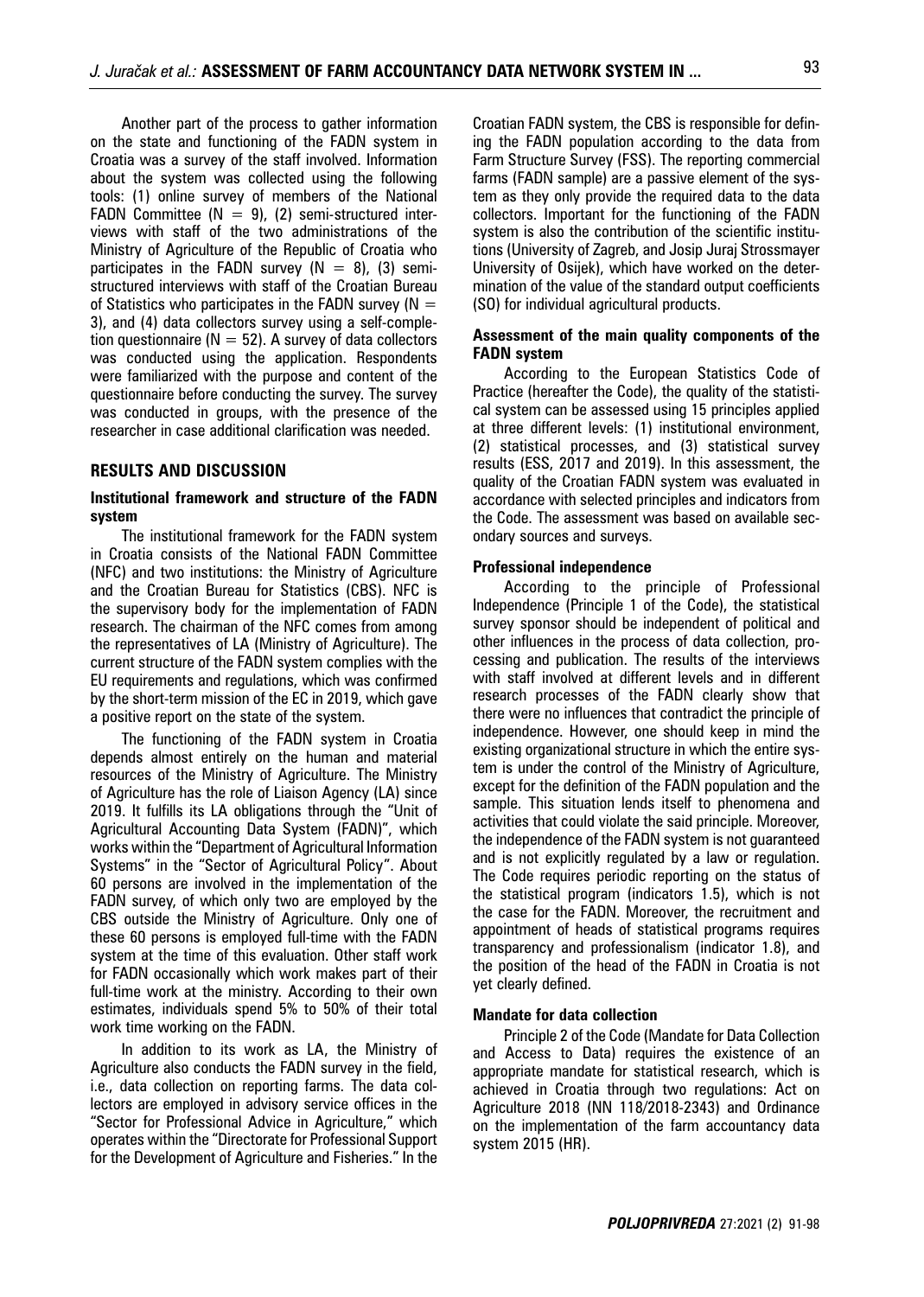#### **Commitment to quality**

Principle 4 of the Code (Commitment to Quality) identifies quality assurance as one of the prerequisites for a high-quality data collection system. In the Croatian FADN system, quality assurance is reduced to the verification of the collected data when they are entered into the electronic form of the farm report. The data are checked by built-in validation algorithms and verified by the person entering the data. There are no other procedures or internal regulations that serve to ensure quality at the national level.

#### **Statistical Confidentiality and Data Protection**

Statistical Confidentiality and Data Protection of data collected in the FADN survey (Principle 5 of the Code) are governed by national and EU regulations on the establishment and implementation of the FADN survey (*Ordinance on the implementation of the farm accountancy data system 2015 (HR)*). According to staff involved in the process, all those who have access to or insight into individual data from the farm report undertake in writing not to publish or disclose this data to third persons. The Department of Agricultural Information Systems of the Ministry of Agriculture believes it meets the required data security standards. Sets of individual data are stored on a computer at the Ministry of Agriculture and are only visible to individuals with super administrator status (five individuals in the ministry).

#### **Statistical methods, sampling, and definitions**

The quality of the system from the point of view of statistical methodology, procedures and ensuring accuracy and reliability of results is covered by Principles 7, 8 and 12 of the Code (Sound Methodology, Appropriate Statistical Procedures and Accuracy and Reliability). The methodology, data definitions and basic validation rules are prescribed at the EU level. Applying these rules, the FADN system in Croatia follows the EU statistical standards and thus respects the above principles in general. As regards the definition of terms, data, and variables, these are contained in the documents "Definitions of variables used in FADN standard results" (RI / CC 1750, 2019) and "Farm Return Data Definitions" (RI/CC 1680, 2019). In Croatia, the application and verification of the consistency and accuracy of the application of all definitions relies on one person permanently employed to work on FADN. Considering the extremely large number of variables, the complexity of the calculations and the occasional change of definitions, it is necessary to increase the work force for this activity and to ensure continuous training of the staff in order to avoid errors.

The farm selection plan for the FADN sample is one of the main challenges in this area. The list of farms for surveying is not updated regularly, so farms that are no longer available for the survey appear on it. The data collectors then search for a replacement holding in their area themselves, taking into account the type and economic size and according to information provided by the Paying Agency for Agriculture, Fisheries and Rural Development (PAAFRD). Approval for the holding to be included in the sample is given by the data collection coordinator.

#### **Dissemination and availability of results**

Visibility and usability as components of the quality of statistical survey results are covered by Principle 15 (Accessibility and Clarity) of the Code. The results of the FADN survey in Croatia are publicly available on the Internet through two links. One link leads to the website of the national FADN system: http://www.fadn. hr/, the other to the website of the FADN system at EU level: https://ec.europa.eu/agriculture/rica/. The data are presented together in the form of so-called "standard results"(weighted averages for selected groups of farms, at different regional levels—national, regional, EU), but it should be noted that the data from the two links for Croatia differ. This is due to the use of different versions of datasets. For the Croatian website, the results in HRK are published by the National Office for the FADN, and the results on the website are published by the FADN office at EC in euro.

#### **Burden on the farms surveyed**

Principle 9 of the Code (Non-excessive Burden on Respondents) addresses the issue of statistical burden on the reporting unit. The aim is to allow the necessary data to be obtained with a minimum burden on the respondents. To reduce the burden on the reporting units (or data providers, i.e., farms), in many countries existing data from other sources are used for the FADN. In Croatia, the possibility to use other sources is limited due to weak operability of the data bases. In addition, most farms are not required to keep double-entry bookkeeping and do not have detailed accounting data. Therefore, data are mostly collected using the electronic form survey technique and to a small extent from other sources. A positive step was the cooperation between the FADN department and the PAAFRD. This allowed, among other things, the retrieval of data on the public support paid by PAAFRD to farms in the FADN sample. In Croatia, only the data required for the standard farm report are collected in the FADN survey. This means that no additional effort is required from farms. While this reduces the burden on data providers, it does not follow the trend of other countries where additional sociological and environmental data are increasingly collected.

#### **Resources, costs, and benefits**

The adequacy of resources for conducting statistical surveys is covered by Principle 3 (Adequacy of Resources) of the Code. The functioning of the FADN system in Croatia relies on the human and material resources of the Ministry of Agriculture and on financial resources from the European Union. According to the data on the execution of the 2018 state budget, an expenditure of HRK 1.49 million was recorded in Croatia under the item "FADN system". This corresponds to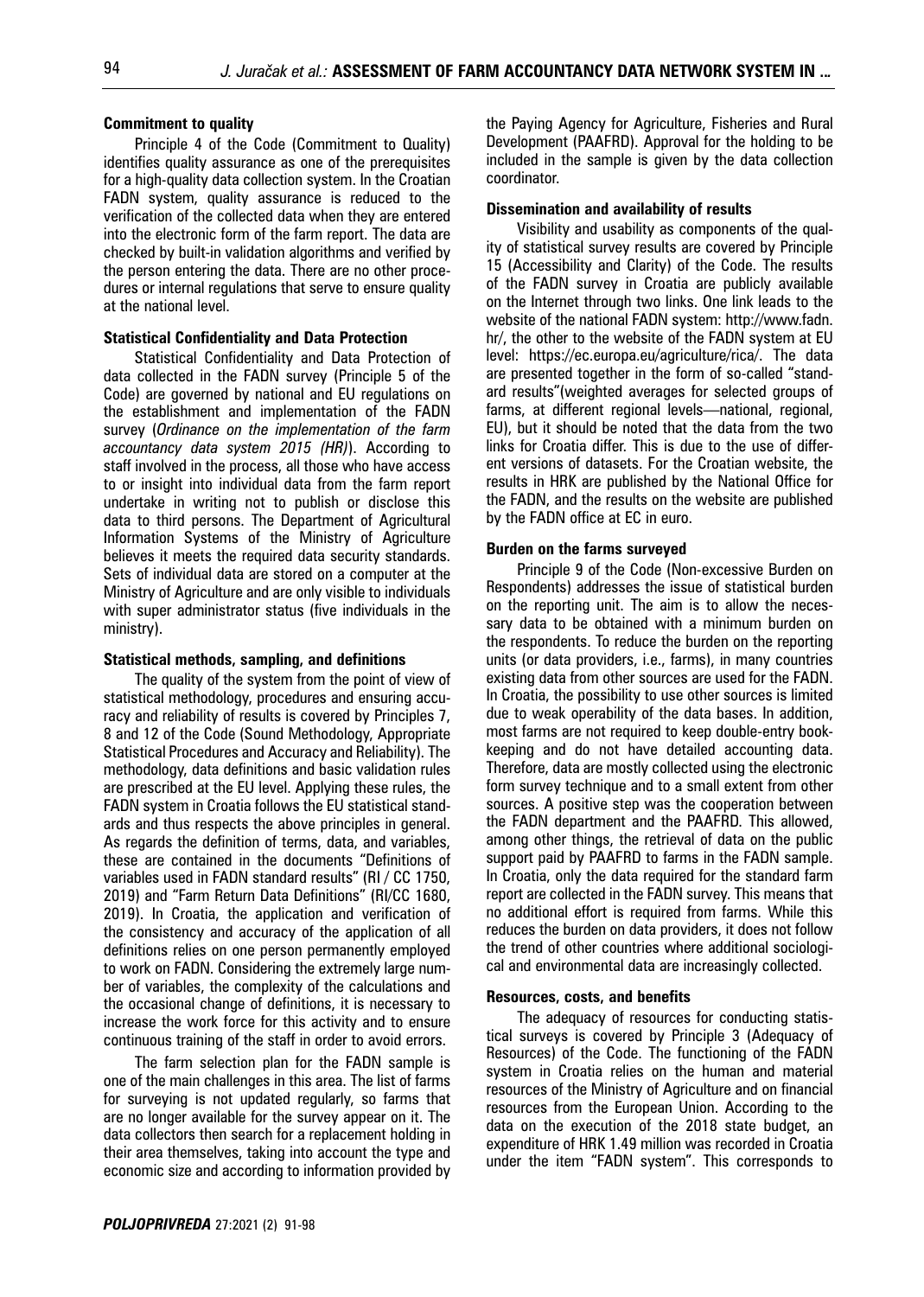about HRK 1,250 (cca EUR 167) per farm in the sample. However, this amount does not include the labour costs (salaries) of the Ministry staff carrying out the surveys. According to available estimates, the total cost per farm report could be around EUR 306 (Bradley & Hill, 2015). The costs of the FADN system in Croatia are relatively low compared to most other EU members, but the fact is that the benefits are relatively low as well. Looking at the issue of costs and benefits of the FADN system, it can be said that the only purpose of FADN research in Croatia is to fulfill one of the conditions for EU membership. Other benefits offered by the system and related to its purpose as defined in the relevant regulations are not yet used. We stress that these other benefits are achievable in budget terms because they do not require significant additional resources. However, they do require the perception of the system as a source of data that can be used for situation analysis, impact assessment and agricultural policy planning. It also requires equipping people with the knowledge and skills to process and analyze FADN data. Staff performing duties related to the obligations of the Ministry of Agriculture as LA confirms that very little use is made of FADN survey data and results. The ministry does not seek, or conduct analyzes based on these data as a regular activity. Occasionally, certain administrations or departments request certain types of data from the FADN database but targeted analyzes are not required. As for users outside the Ministry of Agriculture, there have been several requests for individual data for scientific research purposes over the seven years. There were also several data requests from professional associations, consulting firms and the World Bank, whose experts were working on a strategic plan for the development of Croatian agriculture. Data are provided upon a written request and there is no practice of seeking feedback on

#### **Results of a survey among FADN data collectors**

the results of data use.

The surveyed data collectors have been participating in the FADN survey for an average of 8 years, from which it can be concluded that they have the necessary knowledge and experience to collect data. Most of them work as agricultural extension agents and have a university degree in agriculture. A collector covers an average of 23 farms and visits each farm three times a year. The time spent per farm ranges from 10.82 to 22.22 hours (average 14.5 hours), which includes field and office work. Multiplying the average number of farms per collector by the average time spent, we can estimate that the collector spends an average of 334.42 hours of work on the FADN survey. Since their work on the FADN survey is a smaller proportion of their total work time, 40% of them do not perceive themselves as part of the FADN system. Such a perception could lead to a weaker commitment to data collection as one of the main research activities. Communication within the FADN system is generally rated as very good to excellent by data collectors on a scale of 1 (very poor) to 5 (excellent). Data

collectors give higher marks to communication with direct supervisors and farms (mean scores of 4.87 and 4.15, respectively) than to communication with other parts of the system (3.96). The majority of surveyed data collectors (94%) indicated that there is no formal system through which they can suggest improvements in the system, but that they can and do so informally on occasion.

It is a disturbing finding that according to the collectors, about 80% of the farmers are not at all interested in the FADN survey even though they participate in it. The collectors feel that something needs to be done to change the attitude of farmers with additional motivation (e.g., rewards in the form of money, extra points in CAP support schemes, etc.). In addition, they suggest promoting FADN systems and results through farmer associations. Regarding the interest in and use of FADN research results, about 63% of the respondents visit the Croatian FADN website and rate it on average 4 out of a maximum of 5 points. There are some features that should be improved, and the improvement of the website should be accompanied by the training of collectors on how to interpret the results so that they can further disseminate the acquired knowledge in their extension work. More than 1/3 of the surveyed collectors (37%) already use the FADN data for their work. Primarily they use the data to calculate the economic size of a farm, sometimes also to analyse the situation and changes in a particular farm. Most collectors rate the usefulness of the FADN system with a score of 3.48 (median 3.00, maximum 5), which shows that even the participants of the system are not convinced of its usefulness. Collectors generally believe that data from the FADN system are primarily useful to the Ministry of Agriculture and EC, i.e., for agricultural policy making and monitoring. A small proportion of respondents are familiar with the potentials of using the FADN data for on-farm management. This response also indicates the need for additional training of collectors and development of empirical tools (models) that could increase the usefulness of the system. According to surveyed data collectors, the current situation is on the verge of sustainability for individuals in terms of workload. A particular problem is the unequal workload during the year and the situation when the FADN survey coincides with other, administrative tasks that have to be done (e.g., processing of applications for agricultural support).

#### **Results of the interviews with other participants in the implementation of the FADN survey**

As mentioned above, the collection and work with data within the FADN system is carried out by staff from two directorates of the Ministry of Agriculture: Directorate for Agricultural Policy, EU and International Cooperation, and the Directorate for Professional Support on Agriculture and Fisheries Development. The FADN office is located in the former directorate and has one person working full time for the FADN and two people performing these tasks on an occasional basis. This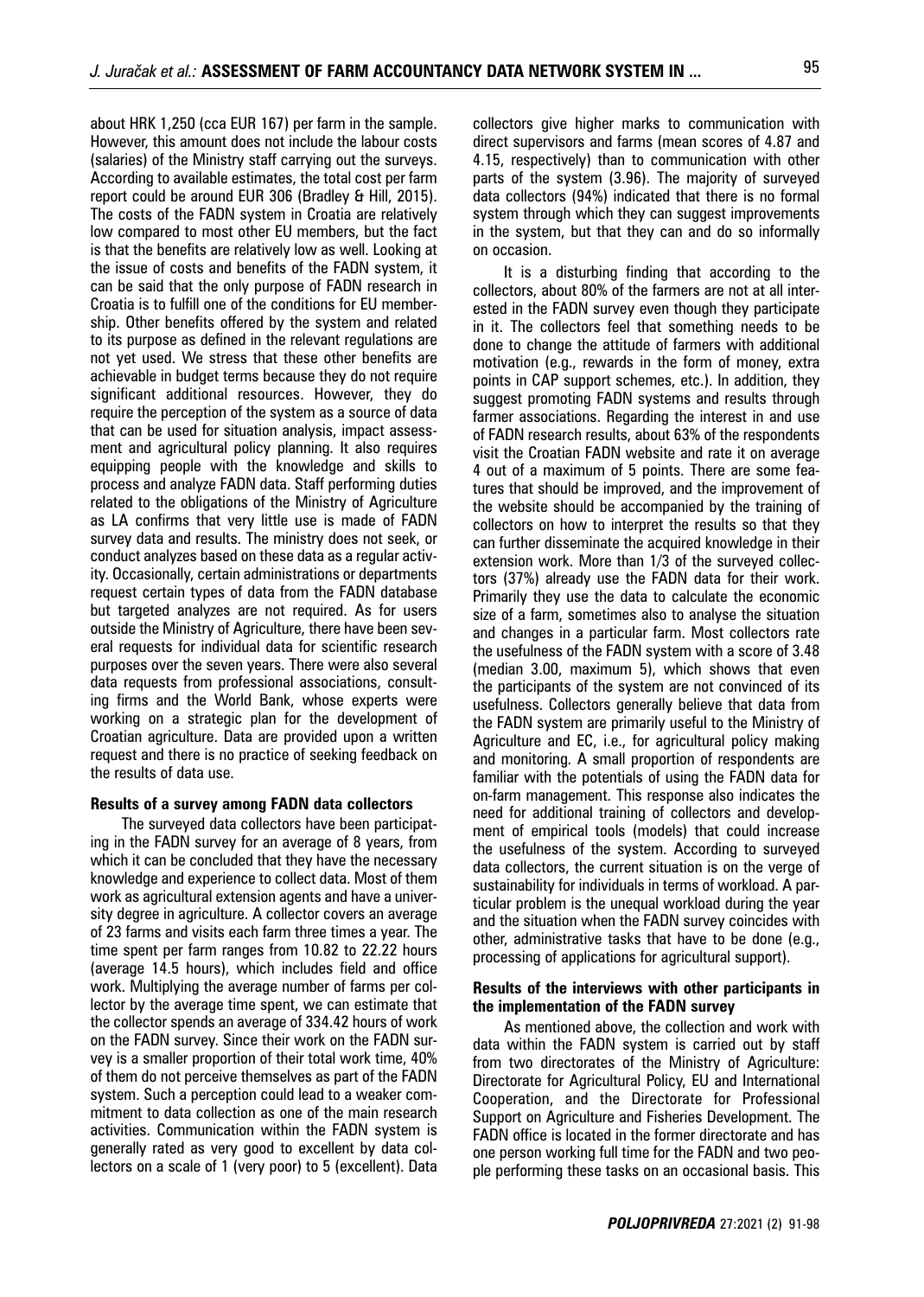office performs key tasks for LA that include planning and organizing the FADN survey, methodological preparation, checking the collected data for completeness and accuracy, monitoring, and applying FADN regulations, communicating within the FADN team and communication with the EC RICA office, and communication with FADN data requesters. Achieving representativeness of the farm sample is a major challenge, as farmers' interest in participating is low and it is particularly difficult to get larger producers to participate.

This group of respondents see another challenge in improving the existing ways of publishing the results and making them more attractive and intuitive to the public. Staff from the Directorate of Professional Support for Agriculture and Fisheries Development are part-time participants in the FADN survey. They are involved in the FADN as data collectors (64 people) and one person is a data collection coordinator. The data collectors devote in average 16% of their annual working time to the FADN, while the coordinator devotes 50%.

An interview with the staff of the General Secretariat of the Ministry of Agriculture pointed out one of the main weaknesses of the FADN system in Croatia: The FADN system is not yet recognized as a useful source of information at the level of administrative bodies. The management of the Ministry is aware of the fact that there is a FADN system, but there is not enough information about its structure, results and possibilities to use these results. It is clear that work needs to be done on the visibility of the FADN system within the Ministry of Agriculture and then beyond. CBS staff are familiar with the basic purpose and components of the FADN system, but they do not know the details of the Farm Return (i.e. FADN survey form) and data collection process. Therefore, there is a need to increase collaboration in terms of sharing FADN results and/or data collected, as CBS staff do not have enough knowledge about these results. Nine out of 15 members responded to the online survey for National FADN Committee (NFC) members. Most NFC members have more than five years of membership experience (5 members), and only two members have less than 3 years of experience. According to the responses received, NFC meetings are held up to three times a year, although the annual schedule is not always known in advance. The main topics discussed at the meetings are discussing and agreeing on the selection plan and the report on the results of the FADN survey. Occasionally, the possibilities of using the results of the FADN survey, the organization of the data collection and other topics related to the FADN are also discussed. The NFC occasionally mediates between the national FADN system and the EC, when the EC had specific needs or questions. In five of the nine cases, NFC members responded that they consult and use the FADN results in their work. NFC members find the FADN most useful to the EC, then to the Ministry of Agriculture, and least useful to other potential beneficiaries.

#### **CONCLUSION**

In this paper we present the results of the first evaluation of the national FADN research implementation system in the first seven years of its operation (2013–2019). The results indicate that the system operates in accordance with the relevant EU legislation and manages to submit the data from the annual surveys to the FADN network within the prescribed deadlines and qualitative and quantitative requirements. Until the reform of public administration in 2019, the Agricultural Extension Service of the Republic of Croatia was the FADN Liasion Agency (LA). With the implementation of the reform, extension became a part of the Ministry of Agriculture, which has assumed the role of LA. Consequently, the staff of the Ministry of Agriculture carries out all research or survey activities of the FADN, from planning to dissemination of results.

Based on the survey results, it can be concluded that currently the data collected by the FADN survey serve only one purpose: they are sent to the EU FADN network. Although both, top and middle ministry management is aware of the existence and mission of the FADN, the data are very rarely used, both within and as well as outside the Ministry.

The main challenges for the FADN system in Croatia include the following:

(1) Raising the quality level of FADN research according to the criteria of European Statistical System with respect to the quality of system and its results; (2) Ensuring an up-to-date selection plan and attracting, especially large agricultural holdings to participate in the FADN survey; (3) Increasing the motivation of data collectors and farms to work and participate in the FADN survey; (4) Reducing the burden on data collectors and on farms; (5) Ensure that the official definitions of data and variables from the standard Farm Return are applied correctly even if it is extended; (6) Increasing benefits, i.e., expanding the application of collected data and (7) Transformation of the FADN system to the Farm Sustainability Data Network (FSDN) system.

Given the established state of the organization and functioning, in response to the above challenges, we propose to focus efforts and resources on the following processes ranked by priority:

(1) Strengthen institutional capacity to achieve higher quality performance, taking into account present situation and the future needs; (2) Design and implement a comprehensive quality assurance system in the conduct of FADN research and work with data; (3) Promote the FADN system as a source of data for research and analysis among the research and professional communities, farmers, and government and public administrators; (4) Continued training of FADN staff in the application and interpretation of FADN system regulations and (5) Establishment of appropriate awards and/or recognition system for FADN survey participants, focusing on data collectors and farms.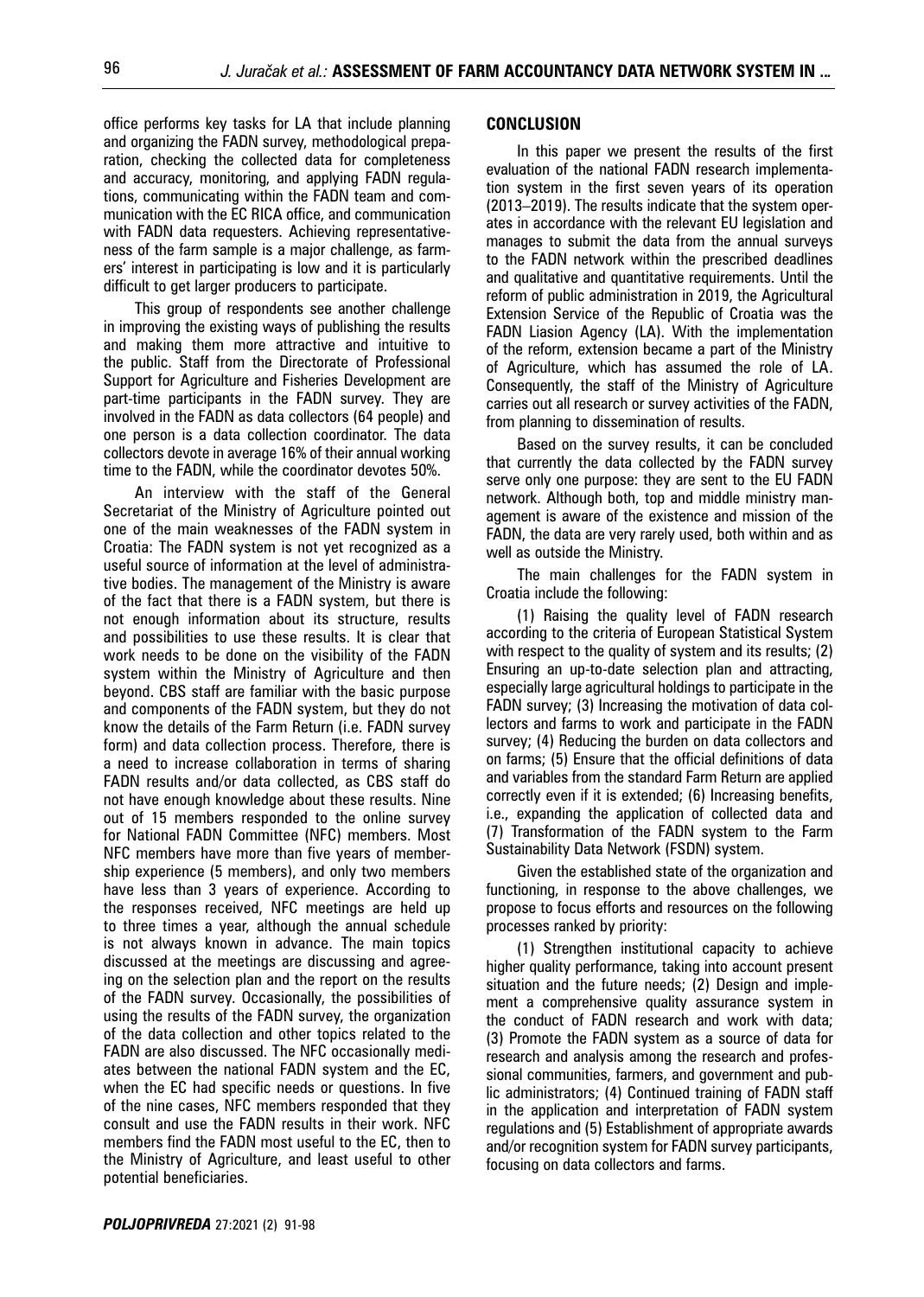In the first of the processes listed, it is necessary to build capacity in terms of numbers, skills, and organization of the workforce, taking into account current needs and developments towards FSDN. This primarily means engaging additional manpower in critical positions (e.g., management, application, and control of statistical procedures) and improving the knowledge of data collectors in interpreting and using the results of the FADN.

The findings from this work can serve in planning and implementing the adaptation of the national FADN to new requirements. In addition, they provide a good starting point for work to improve the functioning of the system and for a detailed analysis of the quality of research outputs, which is outside the scope of this evaluation and which we consider necessary.

#### **ACKNOWLEDGEMENT**

This paper is a result of work on the study `Professional service for evaluation and self-evaluation of the FADN system´, which was financed by the Ministry of Agriculture of the Republic of Croatia.

#### **REFERENCES**

- 1. Agricultural Extension Service of the Republic of Croatia (2013). Manual for the implementation of FADN research 2013. Zagreb, Croatia
- 2. Bradley, D., Hill, B. (2015). Cost of and good practices for FADN data collection. Report for the European Commission by Agra CEAS Consulting. The European Commission: Brussels. https://ec.europa.eu/agriculture/ external-studies/cost-good-practices-fadn\_en.
- 3. *Council Regulation (EC) No 1217/2009 of 30 November 2009 setting up a network for the collection of accountancy data on the incomes and business operation of agricultural holdings in the European Community.*  http://data.europa.eu/eli/reg/2009/1217/oj.
- 4. Council Regulation (EC) No 1217/2009 setting up a network for the collection of accountancy data on the incomes and business operation of agricultural holdings in the European Community. https://eur-lex.europa.eu/ legal-content/EN/TXT/PDF/?uri=CELEX:32009R1217&fr om=de
- 5. Diazabakana, A., Latruffe, L., Bockstaller, C., Desjeux, Y., Finn, J., Kelly, E., Ryan, M., Uthes, S. (2014). A Review of Farm Level Indicators of Sustainability with a Focus on CAP and FADN. Deliverable 1.2 of the EU FP7 project FLINT. https://www.researchgate.net/ publication/312655652\_Measurement\_of\_sustainability\_in\_agriculture\_a\_review\_of\_indicators.
- 6. European Commission (EC) (2009). Typology Handbook. https://fadn.pl/wp-content/uploads/2012/12/ricc1500\_ typology\_handbook\_rev3\_05.10.2009.pdf.
- 7. European Commission (EC) (2018). Farm Accounting Data Network - An A to Z of methodology. https:// ec.europa.eu/agriculture/rica/pdf/site\_en.pdf.
- 8. European Commission (EC) (2020). Farm to Fork Strategy. https://ec.europa.eu/food/sites/food/files/safety/docs/f2f\_action-plan\_2020\_strategy-info\_en.pdf.
- 9. European statistical system (ESS) (2017). Kodeks prakse europske statistike. Europska unija. https://www.dzs.hr/ Hrv/international/code\_of\_practice\_hr.pdf.
- 10. European statistical system (ESS) (2019). Quality Assurance Framework of the Euro pean Statistical System ver. 2.0. Europska unija. https://ec.europa. eu/eurostat/documents/64157/4392716/ESS-QAF-V2.0 final.pdf.
- 11. Hill, B., Bradley, D. (2016). Comparative analysis of the FADN Data Collection Systems in EU-28, 90th Annual Conference, April 4-6, 2016, Warwick University, Coventry, UK 236324, Agricultural Economics Society. https://ageconsearch.umn.edu/record/236324
- 12. Hill, B., Bradley, D., Vrolijk, H. (2016). Uses and Benefits of FADN Information in the EU-28. EuroChoices 15(3). https://10.1111/1746-692X.12138
- 13. Kožar, M. (2016). Analiza kakovosti rezultatov FADN za Slovenijo. Ljubljana, Kmetijski inštitut Slovenije. https:// www.kis.si/f/docs/Predstavitev\_OEK/Analiza\_kakovosti\_rezultatov\_FADN\_za\_Slovenijo.pdf.
- 14. Longhitano, D., Bodini, A., Povellato, A., Scardera A. (2011). Use of FADN data for appraising sustainability of Italian farms, strengths and weaknesses of the current database. Pacioli 19. The role of FADN after the CAP reform. pp. 125-134. https://edepot.wur.nl/206741.
- 15. NN 118/2018-2343 Zakon o poljoprivredi https://narodnenovine.nn.hr/clanci/sluzbeni/2018\_12\_118\_2343.html
- 16. *Ordinance on the implementation of the farm accountancy data system 2015* (HR) https://narodne-novine. nn.hr/clanci/sluzbeni/2018\_01\_6\_170.html.
- 17. Vrolijk, H., Poppe, K. (2019). Costs and benefits of collecting farm data for the new CAP's data needs: empirical evidence. 172nd EAAE Seminar Agricultural policy for the environment or environmental policy for agriculture?. May 28-29, Brussels. https://library.wur.nl/ WebQuery/wurpubs/fulltext/500023.
- 18. Vrolijk, H., Poppe, K., Keszthelyi, S. (2016). Collecting sustainability data in different organisational settings of the European Farm Accountancy Data Network. Studies in Agricultural Economics, *118*(3). pp. 138-144. http://dx.doi.org/10.7896/j.1626